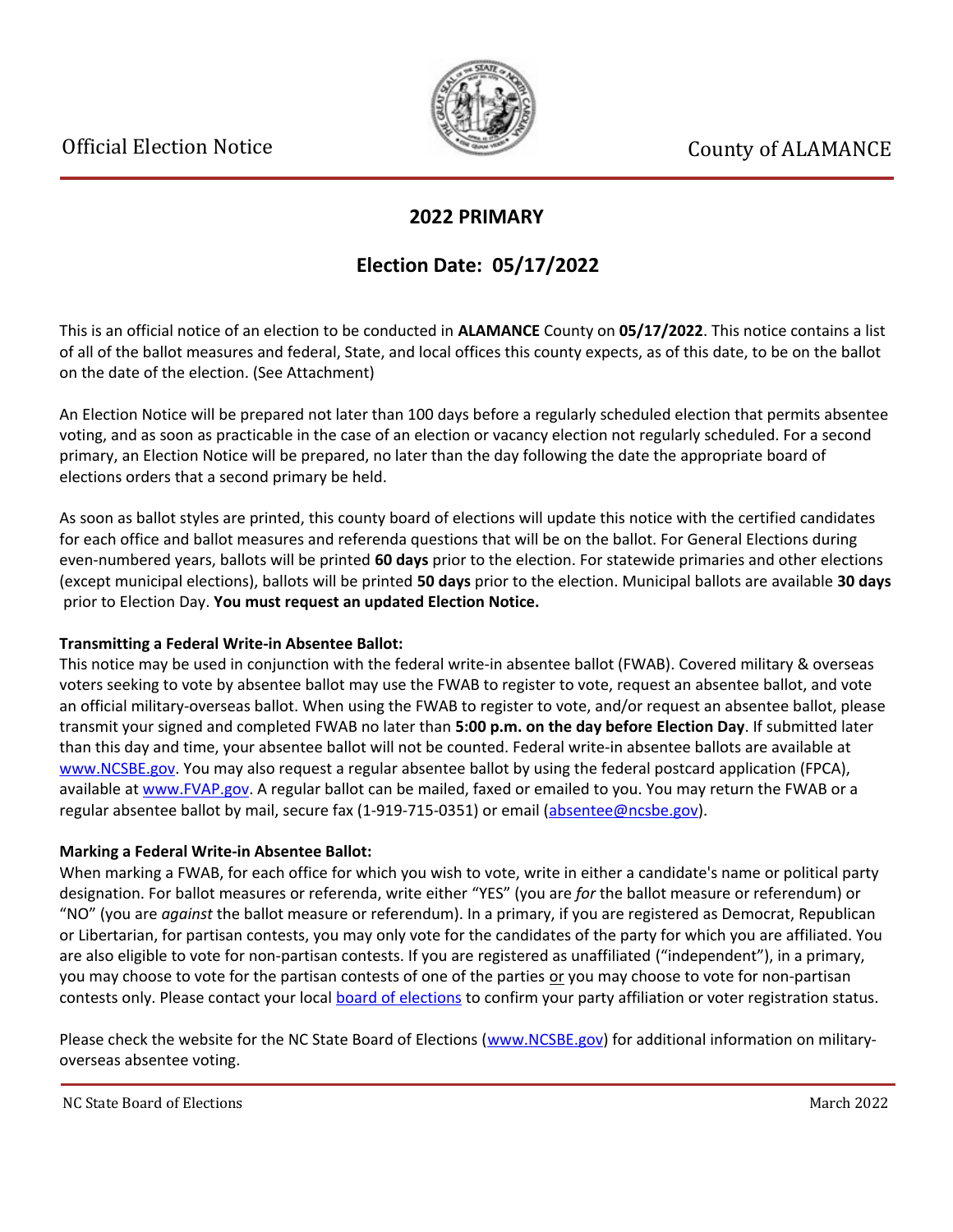# **Election Notice Of Contests and Referenda ALAMANCE BOARD OF ELECTIONS (05/17/2022)**

#### **ALAMANCE BOARD OF ELECTIONS (05/17/2022)**

|                                            | <b>CANDIDATE NAME</b>                     | <b>NAME ON BALLOT</b>          | <b>PARTY</b> |
|--------------------------------------------|-------------------------------------------|--------------------------------|--------------|
| <b>US SENATE</b>                           |                                           |                                |              |
|                                            | <b>JAMES CARR</b>                         | James L. Carr, Jr.             | <b>DEM</b>   |
|                                            | ROBERT COLON                              | <b>Robert Colon</b>            | <b>DEM</b>   |
|                                            | ALYSSIA HAMMOND                           | Alyssia Rose-Katherine Hammond | <b>DEM</b>   |
|                                            | CONSTANCE JOHNSON                         | Constance (Lov) Johnson        | <b>DEM</b>   |
|                                            | <b>TOBIAS LAGRONE</b>                     | <b>Tobias LaGrone</b>          | <b>DEM</b>   |
|                                            | <b>BRENDAN MAGINNIS</b>                   | B. K. Maginnis                 | <b>DEM</b>   |
|                                            | <b>EVERETTE NEWTON</b>                    | <b>Rett Newton</b>             | <b>DEM</b>   |
|                                            | <b>MARCUS WILLIAMS</b>                    | Marcus W. Williams             | <b>DEM</b>   |
|                                            | <b>GREGORY ANTOINE</b>                    | Greg Antoine                   | <b>DEM</b>   |
|                                            | <b>CHERI BEASLEY</b>                      | Cheri Beasley                  | DEM          |
|                                            | PATRICE BOOKER                            | Chrelle Booker                 | <b>DEM</b>   |
|                                            | <b>MARJORIE EASTMAN</b>                   | Marjorie K. Eastman            | <b>REP</b>   |
|                                            | <b>DAVID FLAHERTY</b>                     | David Flaherty                 | <b>REP</b>   |
|                                            | <b>BENJAMIN GRIFFITHS</b>                 | Benjamin E. Griffiths          | <b>REP</b>   |
|                                            | <b>KENNETH HARPER</b>                     | Kenneth Harper, Jr.            | REP          |
|                                            | <b>PATRICK MCCRORY</b>                    | Pat McCrory                    | <b>REP</b>   |
|                                            | <b>CHARLES MOSS</b>                       | <b>Charles Kenneth Moss</b>    | <b>REP</b>   |
|                                            | LICHIA SIBHATU                            | Lichia Sibhatu                 | <b>REP</b>   |
|                                            | DEBORA TSHIOVO                            | Debora Tshiovo                 | <b>REP</b>   |
|                                            | <b>BRADLEY WALKER</b>                     | Mark Walker                    | <b>REP</b>   |
|                                            | <b>JENNIFER BANWART</b>                   | Jen Banwart                    | <b>REP</b>   |
|                                            | LEE BRIAN                                 | Ms. Lee A. Brian               | <b>REP</b>   |
|                                            | <b>LEONARD BRYANT</b>                     | Leonard L. Bryant              | <b>REP</b>   |
|                                            | THEODORE BUDD                             | <b>Ted Budd</b>                | <b>REP</b>   |
|                                            | ANDREW BULECZA                            | Drew Bulecza                   | <b>REP</b>   |
| US HOUSE OF REPRESENTATIVES DISTRICT<br>04 |                                           |                                |              |
|                                            | <b>CRYSTAL CAVALIER</b>                   | <b>Crystal Cavalier</b>        | <b>DEM</b>   |
|                                            | <b>VALERIE FOUSHEE</b>                    | Valerie P. Foushee             | DEM          |
|                                            | MATTHEW GROOMS                            | Matt Grooms                    | DEM          |
|                                            | STEPHEN VALENTINE                         | Stephen J. Valentine           | <b>DEM</b>   |
|                                            | <b>ASHLEY WARD</b>                        | Ashley Ward                    | <b>DEM</b>   |
|                                            | RICHARD WATKINS                           | Richard L. Watkins             | <b>DEM</b>   |
|                                            | <b>CLAYTON AIKEN</b>                      | Clay Aiken                     | <b>DEM</b>   |
|                                            | NIDA ALLAM                                | Nida Allam                     | <b>DEM</b>   |
|                                            | <b>COURTNEY GEELS</b>                     | <b>Courtney Geels</b>          | <b>REP</b>   |
|                                            | ROBERT THOMAS                             | <b>Robert Thomas</b>           | <b>REP</b>   |
| <b>SEAT 05</b>                             | <b>NC SUPREME COURT ASSOCIATE JUSTICE</b> |                                |              |
|                                            | <b>VICTORIA PRINCE</b>                    | Victoria E. Prince             | REP          |
|                                            | APRIL WOOD                                | April C. Wood                  | <b>REP</b>   |
|                                            | <b>CURTIS ALLEN</b>                       | <b>Trey Allen</b>              | REP          |
|                                            | <b>NC COURT OF APPEALS JUDGE SEAT 09</b>  |                                |              |

ELIZABETH FRESHWATER SMITH Beth Freshwater Smith REP